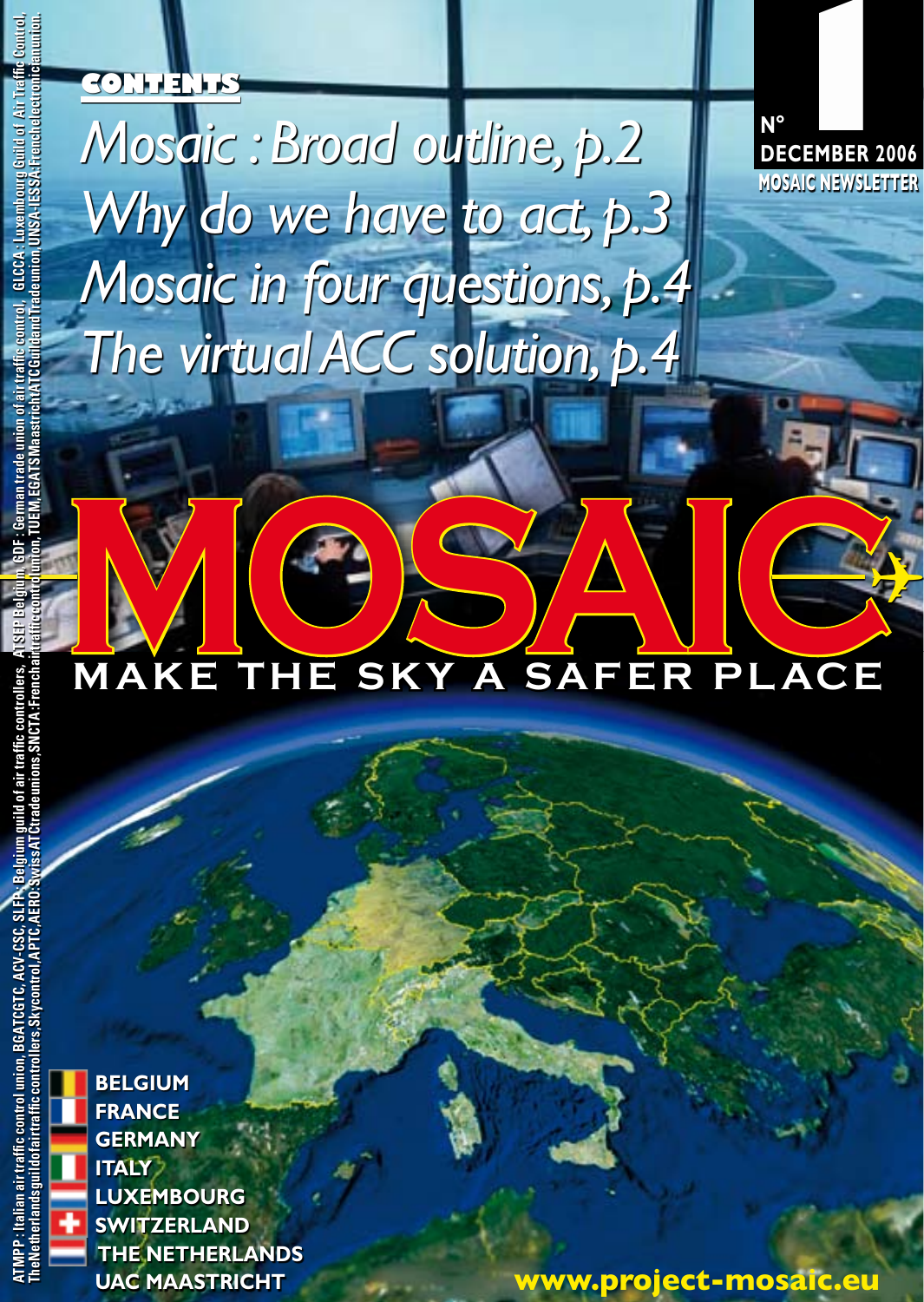**MOSAIC** 
<br> **MOSAIC Open letter sent in november 2006 to Mosaic european governments**<br> **MOSAIC** 

Dear Mr Minister, Dear Mr Director

Ever since the adoption of the Single European Sky regulations in 2004, Europe has struggled and attempted to define the role and identity of its air traffic control services. In the latest attempt to date, Mr Horst Köhler, President of the Federal Republic of Germany refused to sign the Air Traffic Services Act (Flugsicherungsgesetz/FSG), which was about to allow the completion of the privatisation of DFS (Deutsche FlugsicherungGmbH), the German air navigation service provider.

The MOSAIC group, comprising social partners and professional organisations representing every actor of the air traffic control safety chain, has now been working for many months to promote an ambitious and yet realistic European project: the construction of a single air navigation service provider for France, Germany, Italy, Switzerland, Belgium, the Netherlands, Luxembourg, and the Eurocontrol en-route centre located in Maastricht.

Since the beginning of our cooperation, we have never ceased to propose the creation of a single European Air Navigation Service Provider (ANSP), on the basis of reinforced cooperation and in line with the European Treaty of Nice. We put Safety and Efficiency ahead of any other consideration. We therefore think that the provision of Air Navigation Services should be widely confirmed as a service of general interest of non-economic nature.

The Mosaic project has been largely discussed, and is becoming well known. However, true practical decisions remain scarce. We view the act of Mr Köhler as a very strong and positive sign. Beyond the recognition of that courage, we expect it to trigger other reactions. Aside from most likely being unconstitutional, DFS privatisation should be seen as the bad move it constitutes for European aviation. Therefore the entire European Air Navigation Service Community should not just commend Mr Köhler's decision but act constructively.

The MOSAIC group members view the sign given by Mr Köhler as an invitation to further discuss and define together a common future for safety in the skies of the countries concerned (handling more than 71% of European flights). That is precisely the reason why we are turning to you directly. We urge you to allow, to facilitate and to actively pursue the discussions and exchanges of views, to achieve what we have been calling for: an enhanced harmonised safety in the European skies.

Politicians, decision makers and social partners have to stand together. It is our common duty to open a new way, to explore new possibilities in order to build a single provider based on a unified European Safety standard in a region that will see its already very dense traffic increase even further.

We cannot afford to miss such a chance. It would be the failure of a safety system, but it would also mark a new setback in the construction of an operational, social and efficient Europe working for the greater interests of its own citizens.

SESAR, the program of modernisation and infrastructure integration is now well under way. The professionals responsible for Safety in the skies will ultimately be those who will use whatever comes out of SESAR It is unthinkable to imagine that they should be denied the chance to cooperate fully and to share their own "know-how".

MOSAIC must see the day. Each one of us is responsible for making it happen. Not only is it a question of safety and security in the airspace of your own country, but also a question of safety and security for the populations affected by aircraft flying above them. You are, by law, responsible for it. We are, by duty, and through our functions in charge of it. Together, we must act now.

Yours, sincerely,

icolas Hinchliffe, MOSAIC Spokesman

### **MOSAIC PROJECT broad outline**

Along with the developments linked to the SES legislation and the increasing competition in their sphere of activity, a group of trade unions and professional associations of 7 countries (Benelux, France, Germany, Italy and Switzerland) and Maastricht en-route centre have decided to join their efforts to propose a European model for the provision of Air Traffic control in their respective airspaces. Together, they want to build the Airbus of ATM.

This model, called project MOSAIC, requires the phased creation of a single European public agency in the concerned area that will eventually replace existing ATM national entities.

Three phases leading to final integration:

**Phase 1**: Increased cooperation between states/providers concerned in operational fields.

**Phase 2**: Creation of a common financial regime.

**Phase 3**: Integration of the human resources in one single agency.

Considering SES and future FAB implementation, we strongly believe that MO-SAIC constitutes the ideal institutional model to :

- Guarantee the highest safety standards by preventing to make profits ats the expense of safety ;
- Avoid costly and inefficient competition in ATM ;
- Guarantee the highest working conditions standards ;
- Meet SES objectives faster than any competition oriented model.

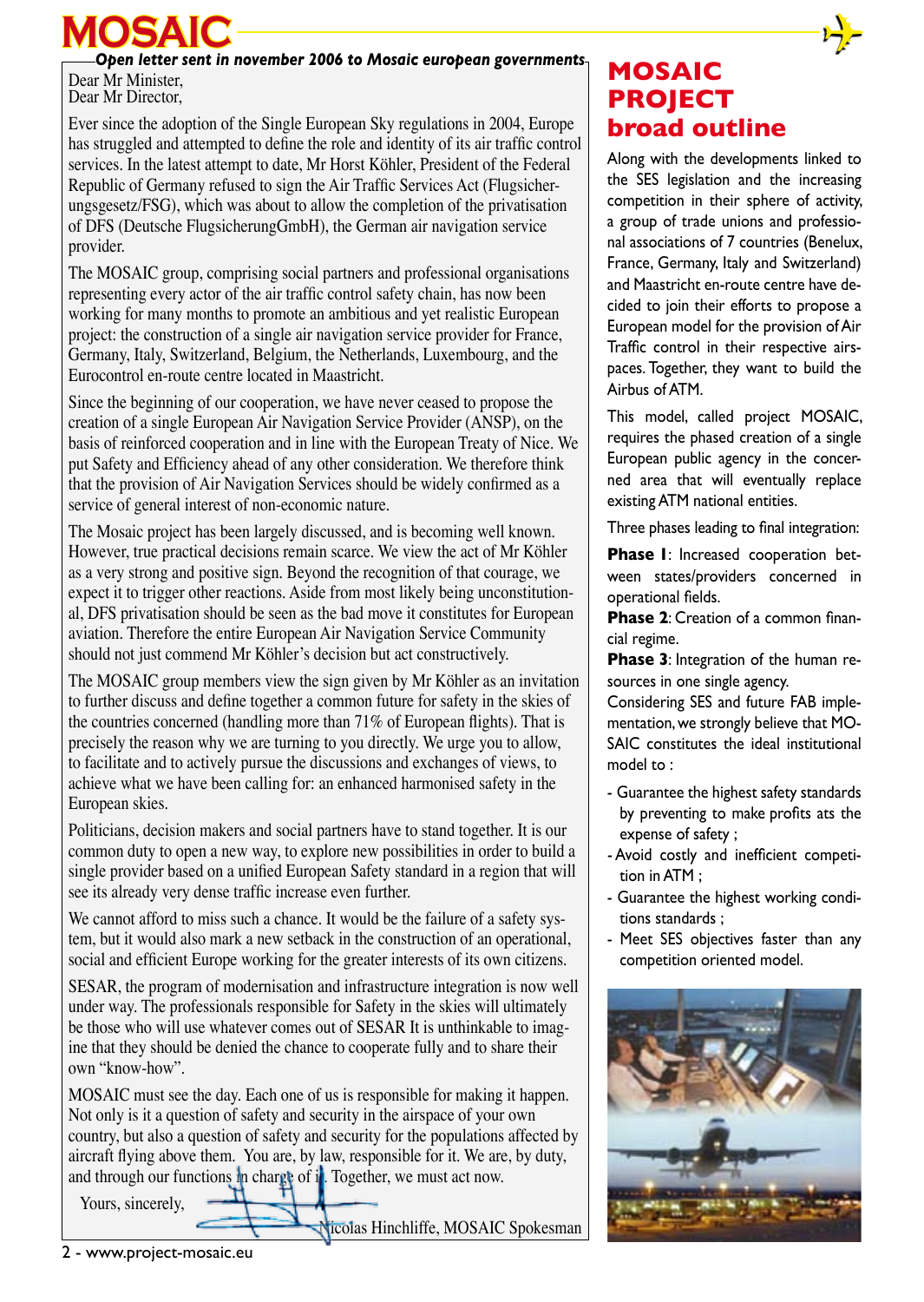✈ *There are two possible reactions to the introduction of competition as suggested by the Single European Sky document and embraced by certain service providers: either to accept it without resistance or to suggest a viable alternative.* 

*Trade Unions and Professional Guilds involved in MOSAIC have decided to unite all ATS professionals in their countries to support a public service-based alternative.*

## WHY WE MUST ACT **To oppose the competition-HOW DO WE BUILD ?**

# **based model**

Since the adoption of the Single Sky in 2004, the competition-based model has gained ground in Europe. Competition in ATS will result in added pressure on safety standards and working conditions. Germany, by means of the new Air Traffic Services Act, has set the perfect negative example: holding on to top-level safety standards is not required any more, and minimum EU requirements have been adopted to make the German provider more competitive.

Competition, alas, means lowering the standards to beat the competitor by way of lower prices.

We must organize our combined forces to mount an effective opposition.

But that alone and holding on to the conservative attitude of "don't change the system and everything will be fine" will not succeed, but inevitably result in our organisations being accused of being anti-progress, or simply antieverything. We will be the culprits for a range of things from insufficient capacity to inefficient routes to delays, and even to reduced safety.

#### **To reject creeping privatisation**

Europe is on the move and deregulation will not be stopped. So we must act to prevent mistakes in other areas where staff have moved from public service to a private environment.

Rejecting competition and privatisation is a good thing. Stating that we want something different to enable progress is even better. Best of all, however, is to clearly state what we would like to see, and join forces to make it happen!

Progressive steps are required. They will provide a structure for officials to work with, and ensure that the project meets staff expectations. By no means will we give up what we have now without knowing what we will get.

## One step after another…

To build a single provider over the airspace of our countries, it is necessary to move step by step. Air traffic management does not move forward with revolutions, but rather with evolutions. We have identified three possible phases, leading from the present situation to the final aim of Mosaic. Each phase regroups key elements, that would be put in common in due time.

#### **From reinforced Cooperation…**

The first stage is the introduction of technical and operational cooperation.

The second stage is the pooling of route charges. Past operational projects have always been limited by financial



constraints, as any traffic flow means route charges and income for the provider. Once individual interests on optimising individual revenue are eliminated, common airspace management can be set up.

#### **…towards integration in MOSAIC**

The third stage will involve setting up MOSAIC structure as the sole service provider for the seven countries. The staff from the original providers will be attached to the new institute, working along a single set of high operational standards and receiving uniform, top-quality training. They will continue to progress

in their original body, until a single status has been established which will ultimately eliminate the risk of social dumping in our professions.

**MOSAIC**

#### **WHAT DO WE BUILD ?**

MOSAIC is in fact the «pooling» of our resources. It is a new approach, built by each actor. It is not, and never will be, the imposition of a given predefined model to all. Competition means that one provider imposes its will to others. MOSAIC is the opposite. We aim at building together a provider for the airspace of our own countries.

We study our methods, identify best practices, and examine how they could be generalised. A very pragmatic and highly efficient approach to build a regional European organization.

#### **ORGANIZATION UNDER THE SUPERVISION OF STATES**

The management of this regional agency for air navigation services will take place under the supervision of the Member States. This key element is essential to prevent privatization and competition. Today, for instance, Eurocontrol is supervised by the Ministries of transport in the various countries concerned. Tomorrow, the European agency for air navigation services will be directly attached

to a Council of ministers representing the involved member states.

#### **AN ORGANISATION UNDER PUBLIC OWNERSHIP FINANCED UNDER THE COST RECOVERY PRINCIPLE**

The organization will be a public owned entity in order to guarantee that safety remains the primary objective, taking precedence over all other considerations (environment, capacity, cost, etc…). The financing mechanism, via user charges and/or state compensations, has to be based on the cost recovery principle which constitutes a guarantee of the costs objectivity and renders any profit impossible, over-recoveries being repaid to the users.